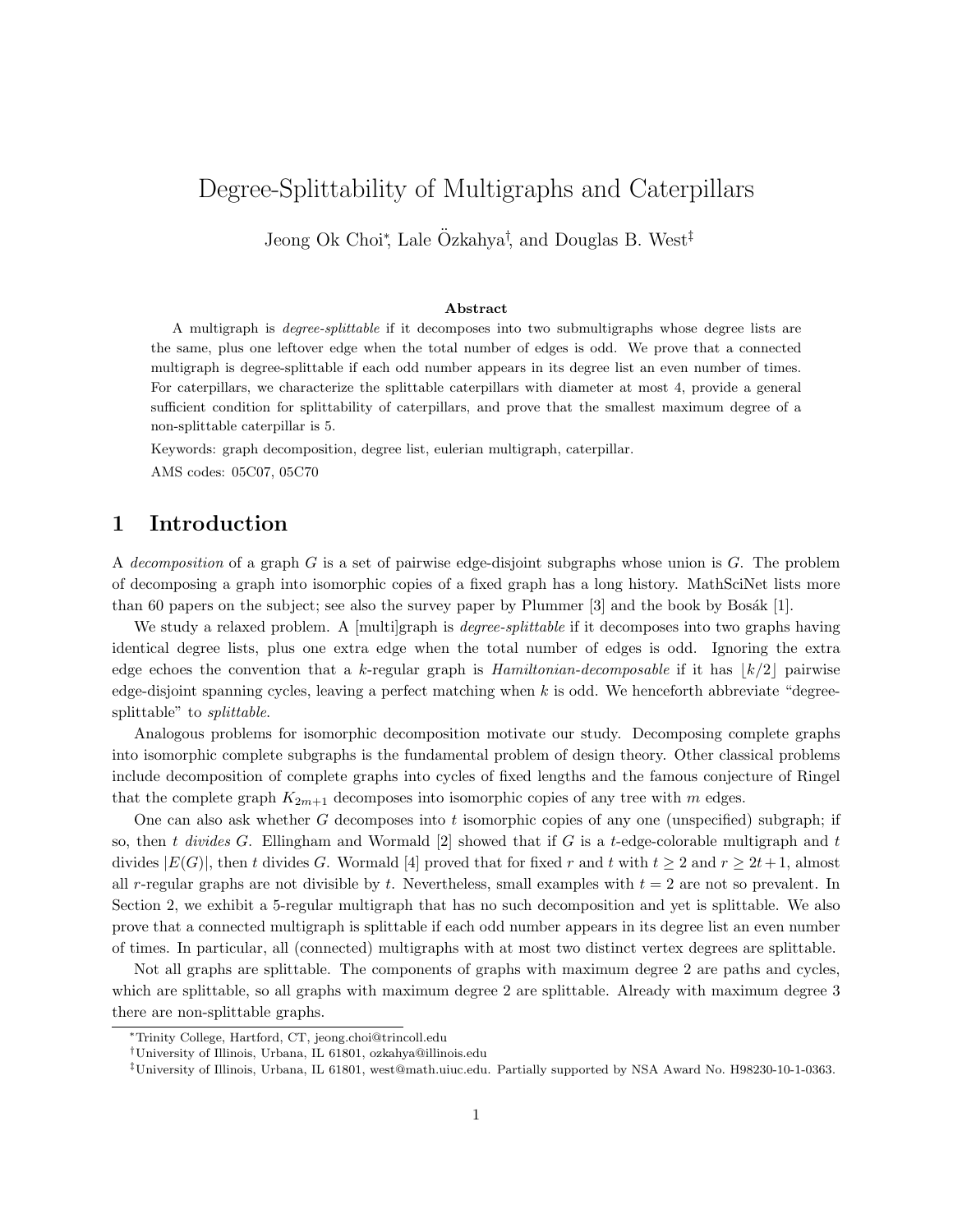**Example 1.1.** Let G be the 7-vertex tree obtained by subdividing each edge of the claw  $K_{1,3}$ . Since G has only one vertex of degree 3, each subgraph in a splitting must have a vertex of degree 2 and none of degree 3. One graph has two edges at the central vertex, so the other has a path of length 2 starting there. Each subgraph has one of the two remaining edges, but this puts a second vertex of degree 2 into only one of them.  $\square$ 

As another example, consider a *double-star* (a tree having only two non-leaf vertices). When decomposing the double-star with central vertices of degrees 5 and 2 into two subgraphs, one subgraph must have a vertex of degree at least 3, and the other cannot. Indeed, whenever the two central vertices have degrees of opposite parity that differ by more than 1, the double-star is not splittable.

Double-stars belong to the class of trees we study in Section 3. A *caterpillar* is a tree whose non-leaf vertices form a path called the spine. We determine which caterpillars with at most three spine vertices are splittable. We also prove a general sufficient condition for splittability of caterpillars with an odd number of spine vertices. As a corollary, all caterpillars with an odd number of spine vertices and maximum degree 3 are splittable. We also prove constructively that all caterpillars with maximum degree at most 4 are splittable. The double-star mentioned above with central vertices of degrees 5 and 2 is a caterpillar with maximum degree 5 that is not splittable.

The non-splittable tree in Example 1.1 is not a caterpillar but has maximum degree only 3. This suggests an extremal problem: What is the smallest maximum degree of a non-splittable graph with minimum degree  $k$ ? Upper bounds are available.

**Example 1.2.** For each positive integer  $k$ , there is a non-splittable graph with minimum degree  $k$  and maximum degree at most  $2k + 3$ .

When  $k \equiv 3 \mod 4$ , form G with maximum degree  $2k + 1$  by adding one vertex adjacent to all vertices of a  $(k-1)$ -regular graph with  $2k+1$  vertices. Here  $|E(G)| = (2k+1)(k+1)/2$ , which is even, but G is not splittable, because the degree of the central vertex is too high.

In other congruence classes,  $2k + 3$  is an upper bound, shown by joining one vertex to all vertices of a  $(2k+3)$ -vertex graph that has vertices of degrees  $k-1$  and k and an odd number of edges. Again the larger "half" of the maximum degree vertex cannot be matched in the other graph.

When  $k \equiv 3 \mod 4$ , the upper bound improves from  $2k + 1$  to  $2k - 1$ . Join one vertex to all vertices of a  $(k-1)$ -regular graph with  $2k-1$  vertices; again the number of edges is even. In a splitting, isolated vertices arise only by splitting vertices of degree  $k$  into  $k$  and 0. Hence each subgraph in the splitting has the same number of vertices of degree k retaining their full degree. Now the large half of the high-degree vertex cannot be matched by the other vertices, even if it splits into degrees k and  $k - 1$ .

The upper bounds here may not be sharp.

Another question that seems to be open is the complexity of determining whether an input graph is splittable, even for trees.

#### 2 Splittability of Multigraphs

We treat a decomposition of a multigraph G into two subgraphs as a labeling of  $E(G)$  using A and B. The two subgraphs, denoted  $G_A$  and  $G_B$  respectively, are viewed as spanning subgraphs, so the degree lists have the same length. We write  $d_A(v)$  and  $d_B(v)$  for the degrees of vertex v in  $G_A$  and  $G_B$ . When the degree lists are identical (under reordering), the decomposition is a splitting of G.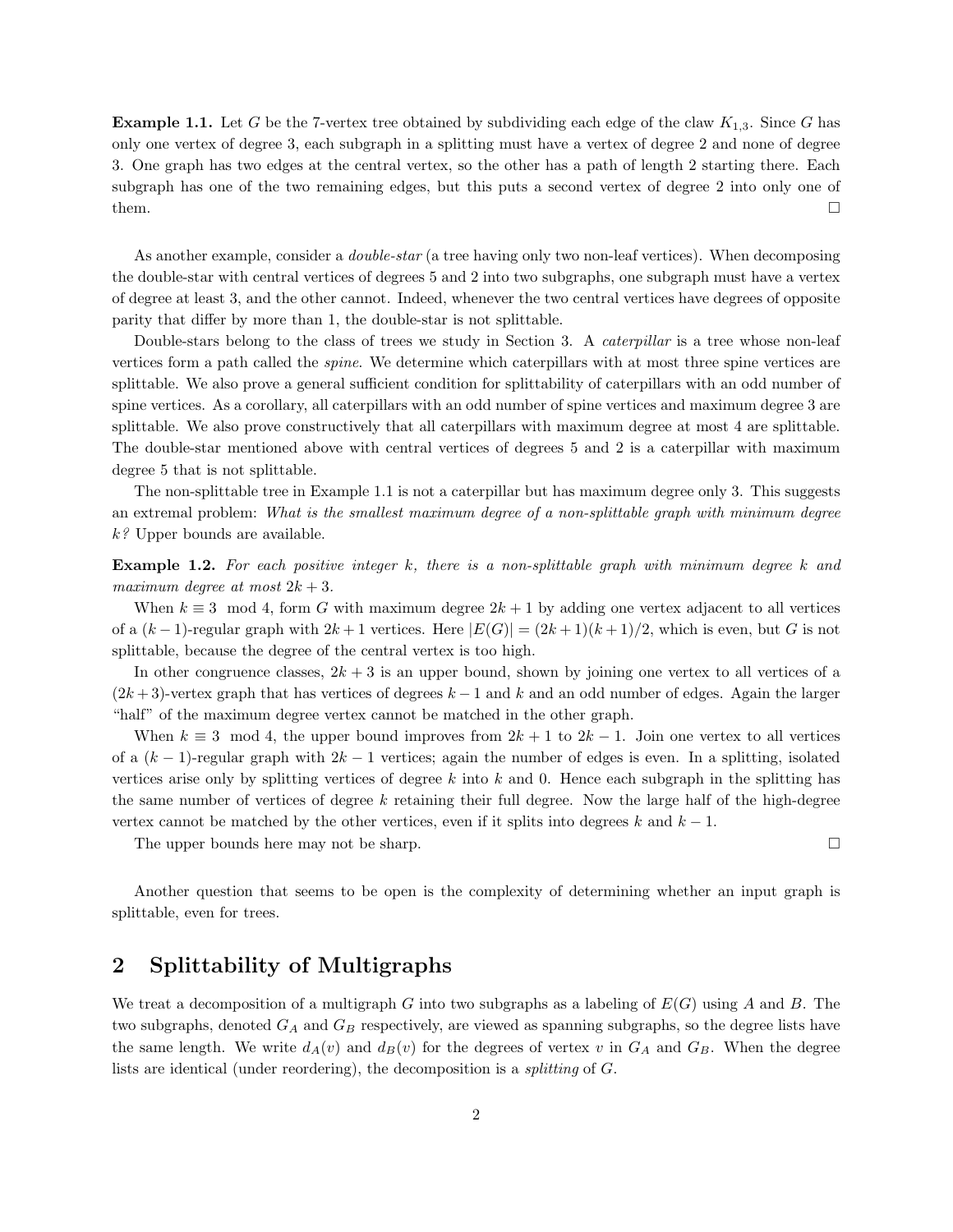To illustrate the distinction between divisibility by 2 and splitting, we present a small 5-regular multigraph without loops that has no decomposition into two isomorphic subgraphs.

**Example 2.1.** Let T be the loopless multigraph with vertex set  $\{x, y, z\}$  and seven edges in which the vertex degrees are 4, 5, 5, respectively. Form G from five disjoint copies of T by adding one central vertex  $w$ adjacent to the five copies of x (see Figure 1); G is 5-regular with 16 vertices and 40 edges. Let  $T_1, \ldots, T_5$ be the copies of T, with  $V(T_i) = \{x_i, y_i, z_i\}.$ 

Suppose that G decomposes into isomorphic subgraphs  $G_A$  and  $G_B$ . We may assume by symmetry that  $d_A(w) = 3$ , since no other vertex has four distinct neighbors. To match w, we may assume that  $x_1$  is the center of an induced claw  $(K_{1,3})$  in  $G_B$ . This leaves the other five edges of  $T_1$  in  $G_A$ .

Now  $G_B$  must have a component that is a triangle with edges of multiplicities 3, 1, and 1. Being a component, it lies in some  $T_i$  such that  $x_iw$  is in  $G_A$ . Now  $x_i$  has three distinct neighbors in  $G_A$ . We now have forced a 7-vertex double-star into  $G_A$ . All such subgraphs use w as a central vertex, so we cannot have such subgraphs in both  $G_A$  and  $G_V$ .

Nevertheless, G is splittable, with each submultigraph having eight 2-valent and eight 3-valent vertices. Take one triangle from each copy of  $T$ , add the edges from  $w$  to three of the triangles, and add one more copy of  $yz$  from each of the other two triangles. This multigraph has the desired degree list, as does the one obtained by deleting these edges.



Figure 1: 5-regular multigraph with no isomorphic decomposition

Our positive result on splittability of general multigraphs is easy to prove. Our proof extends a short proof given by A. Kostochka for the special case of regular multigraphs with even degree. We restrict to connected multigraphs because rounding difficulties could arise for multigraphs with multiple components that each have an odd number of edges.

Theorem 2.2. A connected multigraph is splittable if each odd number appears an even number of times in its degree list.

*Proof.* To such a graph  $G$ , add a matching M covering the vertices of odd degree, each edge joining vertices of the same degree (this may increase multiplicity of edges). The resulting graph G′ is connected and has even degree at each vertex, so it has an Eulerian circuit C.

Traverse C in order, alternately using labels A and B on edges, but skip labeling edges of  $M$ . Each traversal through a vertex that does not involve M puts one incident edge into each of  $G_A$  and  $G_B$ . When an edge of  $M$  is traversed, one incident vertex gains an extra  $A$  and the other gains an extra  $B$ , and this occurs at most once at each vertex.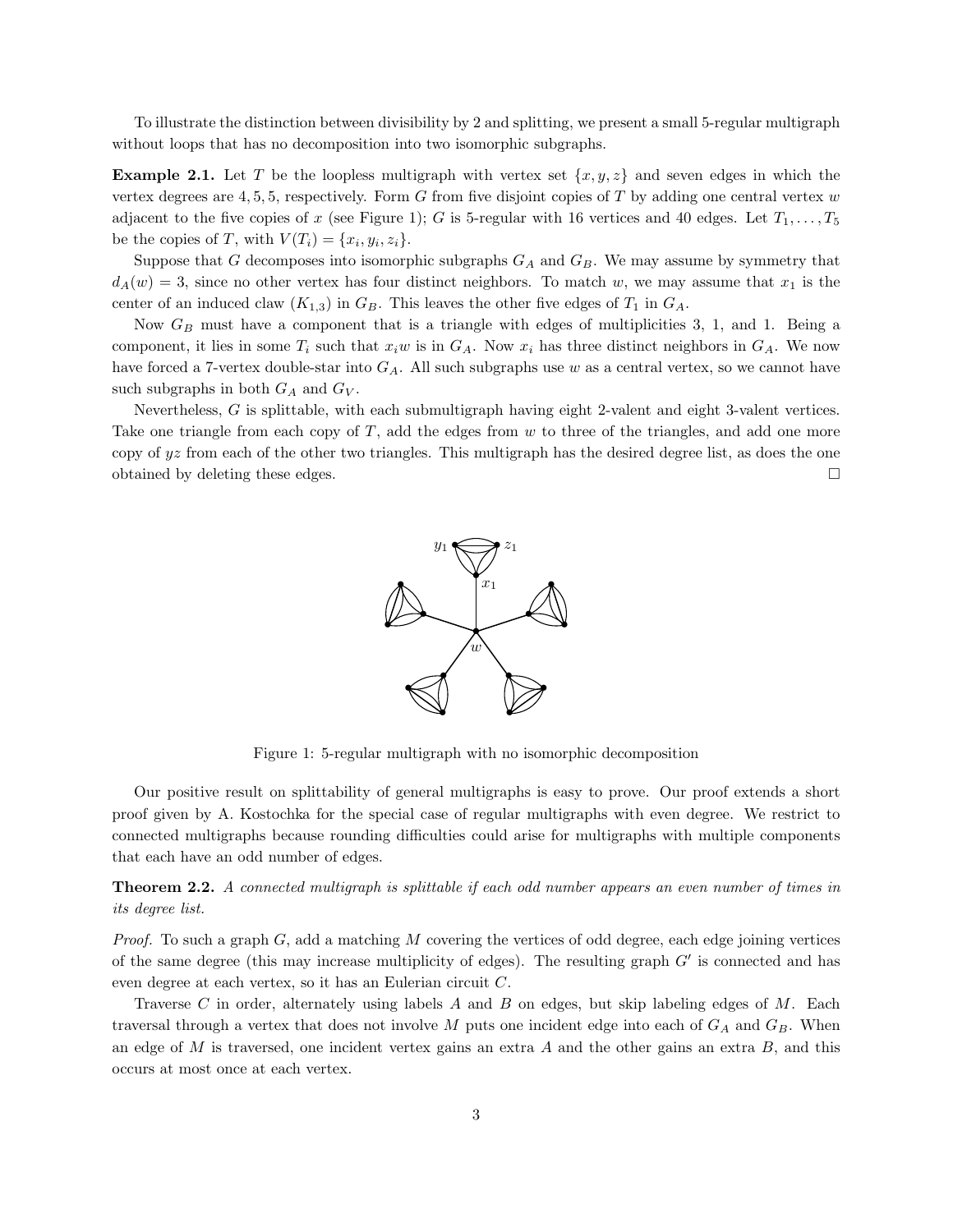Thus from the set of vertices of each degree in  $G$ , the contribution to the degree lists of  $G_A$  and  $G_B$  is the same.  $\square$ 

## 3 Splittability of Caterpillars

When a multigraph has odd maximum degree, splittability requires a second vertex with degree greater than half the maximum degree. We will see that this necessary condition is not sufficient, not even for caterpillars with small spines. We focus primarily on caterpillars with even size (number of edges), since a caterpillar with odd size is splittable if and only if deleting some edge leaves a splittable forest of caterpillars with total size even.

First we note a necessary condition for splittings of trees with even size. A graph is *nontrivial* if it has at least one edge.

Lemma 3.1. In every splitting of a tree with even size, the two decomposing subgraphs have the same number of nontrivial components.

*Proof.* Each of the two subgraphs in the splitting is a spanning forest. A forest with n vertices and k edges has n−k components. Since the two subgraphs have the same number of edges, they have the same number of components. Since the vertices of degree 0 are the isolated vertices, and they have the same number of vertices of degree 0, they also have the same number of nontrivial components.

To specify a caterpillar, let  $v_1, \ldots, v_t$  be the vertices along the spine (the non-leaves), and let  $d_1, \ldots, d_t$ be their degrees in order. Note that  $d_i \geq 2$  for all i. Henceforth fix this notation. We begin by determining the splittable caterpillars that have small spines. Those having one spine vertex are stars and are splittable. Those having two spine vertices are double-stars and generally are not splittable.

Theorem 3.2. A double-star of even size is splittable if and only if the degrees of the two spine vertices differ by exactly 1. A double-star of odd size is splittable if and only if the degrees of the two spine vertices are both odd or differ by at most 2.

*Proof.* Let G be a double-star of even size. By symmetry, we may assume that  $d_1 \geq d_2$  and that the subgraph  $G_A$  in some splitting contains the edge of the spine. Now  $G_A$  can have only one nontrivial component. By Lemma 3.1, also  $G_B$  has only one nontrivial component. Hence  $G_A$  and  $G_B$  each is one star plus isolated vertices. Thus  $G_A$  contains all the pendant edges at one spine vertex, and  $G_B$  contains all those at the other. Splittability now requires  $d_1 = d_2 + 1$ , and both stars have  $d_2$  edges.

When G is a double-star of odd size,  $d_1 + d_2$  is even. If  $d_1$  and  $d_2$  are odd, then deleting the spine edge leaves two stars of even size; put half the edges of each star in  $G_A$ . If  $d_1$  and  $d_2$  are both even, then deleting the central edge does not leave a splittable forest unless  $d_1 = d_2$ . When  $d_1 \neq d_2$ , therefore, splittability requires obtaining a splittable double-star by deleting one edge. By the preceding paragraph, this requires  $|d_1 - d_2| = 2.$ 

Before determining the splittable caterpillars with three-vertex spines, we develop some more general machinery.

Lemma 3.3. In a splittable caterpillar with even size, the number of spine vertices has opposite parity from the sum of the degrees of the spine vertices.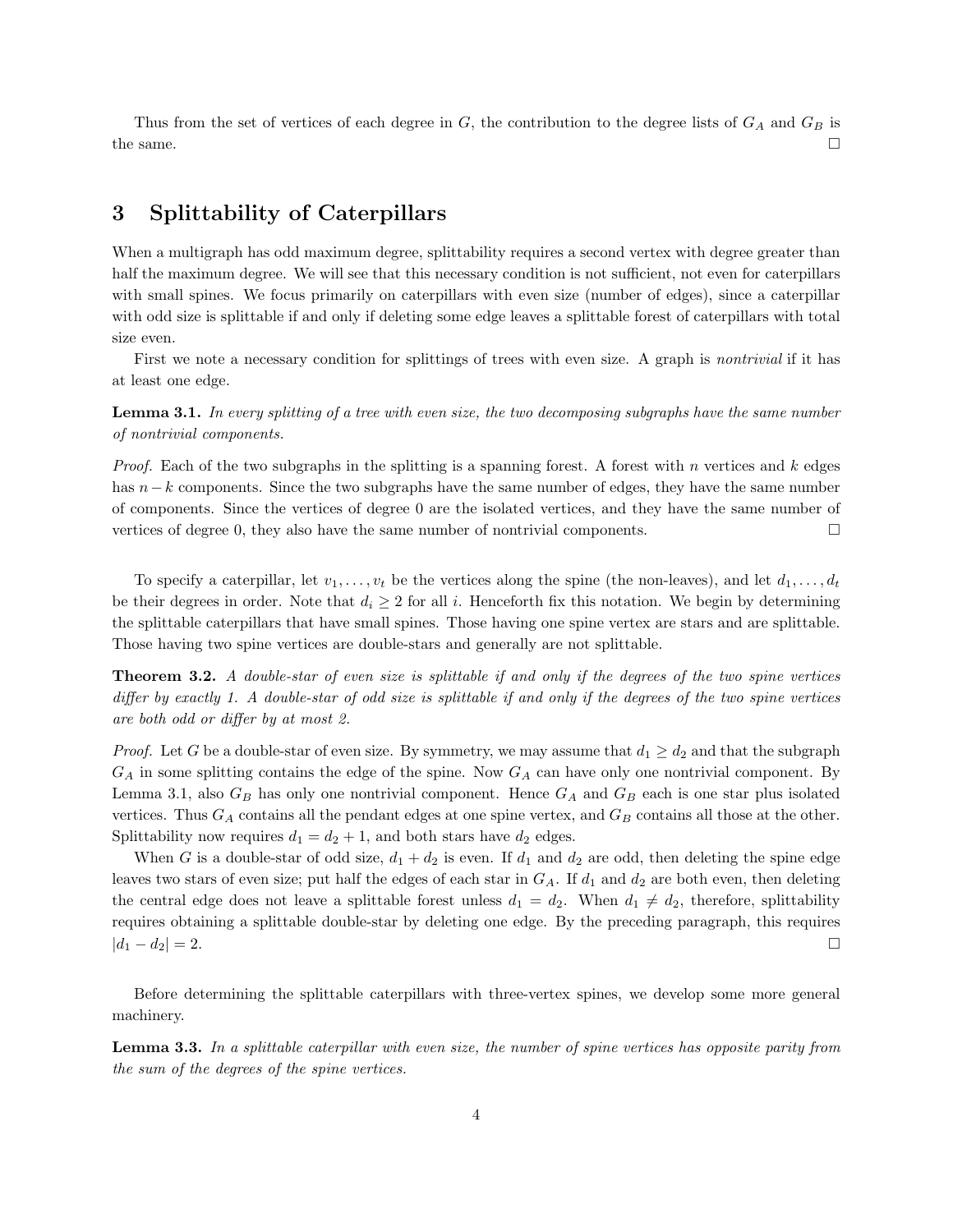*Proof.* The total number of edges in the caterpillar is  $(\sum_{i=1}^{t} d_i) - (t-1)$ .

For caterpillars of even size, an arithmetic condition is sufficient when the spine has an odd number of vertices.

**Lemma 3.4.** Let G be a caterpillar with even size and degrees  $d_1, \ldots, d_t$  along the spine. If t is odd and the system  $\{\alpha_i + \beta_i = d_i : 1 \leq i \leq t\}$  has an integer solution with  $\{\alpha_i\}_{i=1}^t = \{\beta_i\}_{i=1}^t$  and all values positive except possibly  $\alpha_t = \beta_1 = 0$ , then G is splittable.

*Proof.* We construct a splitting. Since t is odd, the number of edges on the spine is even. Let  $M_A$  and  $M_B$ be the matchings that arise by alternating labels  $A$  and  $B$  along the spine. We may assume that  $M_A$  covers  $v_1$  and  $M_B$  covers  $v_t$ . Put  $\alpha_i - 1$  pendant edges at  $v_i$  into  $G_A$  and  $\beta_i - 1$  pendant edges at  $v_i$  into  $G_B$ , except for putting  $\alpha_t$  pendant edges at  $v_t$  into  $G_A$  and  $\beta_1$  pendant edges at  $v_1$  into  $G_B$ .

Since  $\alpha_i + \beta_i = d_i$ , the edges in this construction all exist. The number of nontrivial components in both  $G_A$  and  $G_B$  is  $(t-1)/2$  if  $\alpha_t = \beta_1 = 0$  and is  $(t+1)/2$  otherwise. Degrees  $\alpha_1, \ldots, \alpha_t$  and  $\beta_1, \ldots, \beta_t$  are enforced at the spine vertices; by hypothesis these are the same numbers. The remaining degrees are 0 or 1 in each of  $G_A$  and  $G_B$ . Each subgraph has  $\alpha_t + \sum_{i=1}^{t-1} (\alpha_i - 1)$  vertices of degree 1 among the leaves of G. The other leaves of G are isolated vertices in that subgraph. Hence indeed  $G_A$  and  $G_B$  form a splitting of  $G.$ 

A corresponding sufficient condition for splittability of caterpillars of odd size is that reducing some  $d_i$ by 1 yields a list that is solvable as in Lemma 3.4. The condition of Lemma 3.4 produces splittings for all splittable caterpillars of even size that have three spine vertices. Unlike double-stars, most caterpillars with three spine vertices are splittable, including those whose spine degrees are all even or satisfy the strict triangle inequality.

**Theorem 3.5.** Let  $G$  be a caterpillar with three spine vertices. Let the set of degrees of the spine vertices be  $\{a, b, c\}$ , labeled so that  $a \ge b \ge c$ . If G has even size, then G is splittable if and only if at least one of the following conditions holds:

 $(1)$  a, b, c are all even, (2)  $a < b + c$ , (3)  $a = b + c$  and  $a = d_2$ , or  $(4)$   $a > b + c$  and  $b = c$ .

*Proof.* By Lemma 3.3,  $a+b+c$  is even. In each case, we construct a splitting with  $v_1v_2$  and  $v_2v_3$  in opposite subgraphs. These are obtained by applying Lemma 3.4. In each case, we provide a solution to the system of equations in Lemma 3.4 that satisfies all the requirements. We then complete the proof by showing that when the sufficient conditions all fail, there is no splitting. There are only two ways for the conditions to all fail:  $a = b + c$  with  $a = d_1$  (or similarly  $a = d_3$ ), or  $a > b + c$  with  $b > c$ .

**Case 1:** a, b, and c are all even. In this case, set  $\alpha_i = \beta_i = d_i/2$ .

**Case 2:**  $a < b + c$ . Since the sum is even, the triangle inequality implies that each quantity of the form  $(d_i + d_j - d_k)/2$  is a positive integer. Also,  $\frac{d_i + d_j - d_k}{2} + \frac{d_i + d_k - d_j}{2} = d_i$ . For  $i \in \{1, 2, 3\}$ , set  $\alpha_i$  and  $\beta_i$  to be these two summands, where always  $k \equiv j+1 \mod 3$ . Now  $\alpha_1 = \beta_2$ ,  $\alpha_2 = \beta_3$ , and  $\alpha_3 = \beta_1$ .

Case 3:  $a = b + c$  and  $a = d_2$ . Set  $\beta_1 = \alpha_3 = 0$ ,  $\alpha_1 = \beta_2 = d_1$ , and  $\alpha_2 = \beta_3 = d_3$ . Note that  $\alpha_2 + \beta_2 = d_1 + d_3 = d_2$ . (Each subgraph is a double-star with vertices of degrees  $d_1$  and  $d_3$ , plus isolated vertices.)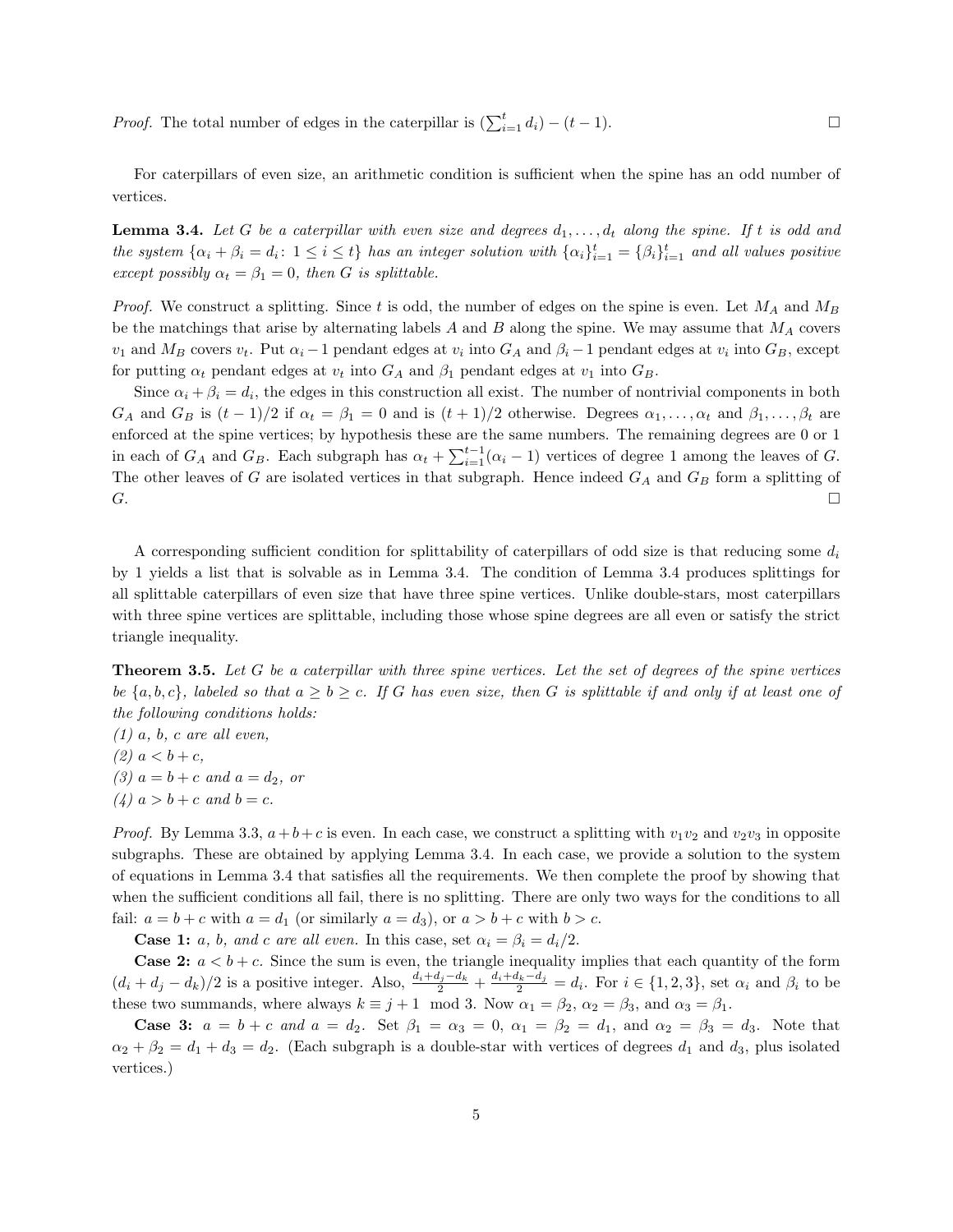**Case 4:**  $a > b + c$  and  $b = c$ . Since the sum is even, a is even. If  $d_1 = d_3$ , then set  $\alpha_3 = \beta_1 = 0$ ,  $\alpha_1 = \beta_3 = d_1$ , and  $\alpha_2 = \beta_2 = a/2$ . If  $d_2 = d_3$ , then set  $\alpha_1 = \beta_1 = d_1/2$ ,  $\alpha_2 = \beta_3 = 1$ , and  $\alpha_3 = \beta_2 = d_2 - 1$ . In each case, Lemma 3.4 applies. (The construction does not require  $a > b + c$ .)

**Case 5:**  $a \geq b + c$  and  $b > c$ , with  $a = d_1$  if  $a = b + c$ . Let x be the vertex with degree a. If x has the same degree in  $G_A$  and  $G_B$ , then the union of the contributions greater than 1 from the other two spine vertices must be the same in  $G_A$  and  $G_B$ . Also a is then even, so to avoid Case 1 with even sum, b and c must be odd. Hence the other two vertices each contribute one odd and one even degree, and the number of contributions that are greater than 1 is even. Since  $b \neq c$ , we cannot complete this allocation.

Hence the contributions from x to the two subgraphs are not equal. Neither contribution can exceed b, because no vertex can provide that much for the other subgraph. Also x cannot contribute more than  $c$  to both subgraphs, because only the vertex with degree b can provide more than c for the second copy of each such degree, and it cannot provide a total of a. Therefore, splittability in this case requires that  $a = b + c$ and that x contributes degrees b and c to the two subgraphs. Since  $b > c$ , the degree equalling b can be matched only by the vertex of degree  $b$  contributing all its incident edges to the same subgraph, and then the vertex of degree c must contribute all its incident edges to the other subgraph. This is impossible when  $a = d_1$ , since the vertices of degrees b and c are adjacent.

A caterpillar of odd size with three spine vertices is splittable if and only if reducing the degree of some spine vertex yields a splittable caterpillar of even size or deleting some spine edge yields a splittable union of a star and a double-star. It is lengthy but not hard to characterize such graphs.

The last part of Case 5 yields a general necessary condition.

**Lemma 3.6.** Let a, b, and c be three largest terms in the degree list of a graph G. Suppose that  $a > b + c$ and  $b \neq c$ . If a is odd, then G is not splittable. If a is even, then in every splitting the vertex with degree a has half its edges in both subgraphs.

Generalizing the characterization in Theorem 3.5 to longer spines seems difficult. In the proof, we were able to use Lemma 3.4 to construct splittings in all cases where they exist, because Lemma 3.1 guarantees that in all splittings, the spine edges alternate between the decomposing subgraphs. Lemma 3.4 precisely describes all splittings of this type.

For general caterpillars, it may be necessary to find splittings of other types, which correspond to modified versions of the equations. When the spine edges incident to  $v_i$  both lie in  $G_A$ , the variable  $\beta_i$  is allowed to be 0. Similarly,  $\alpha_i$  is allowed to be 0 when those edges both lie in  $G_B$ . In addition to having exponentially many versions of the equations, it may be difficult to tell when a solution exists with the appropriate nonnegativity or positivity conditions on the variables.

Note also that the splittability of caterpillars with given degree lists may depend on the order of the degrees along the spine. For example, when  $a = b + c$  in Theorem 3.5, the caterpillar is splittable if a is the degree of the middle vertex and is not splittable otherwise.

Next we give another sufficient condition for splittability of caterpillars having even size and an odd number of spine vertices. It does not depend on the order of the vertex degrees along the spine. It is a sufficient condition for Lemma 3.4 to provide a splitting.

**Theorem 3.7.** Let G be a caterpillar of even size with t spine vertices, where t is odd. Let  $d_1, \ldots, d_t$  be the degrees of the spine vertices, indexed so that  $d_1 \geq \cdots \geq d_t$ . If  $d_t + \sum_{i=1}^{\lfloor t/2 \rfloor} d_{2i} > \sum_{i=1}^{\lfloor t/2 \rfloor} d_{2i-1}$ , then G is splittable.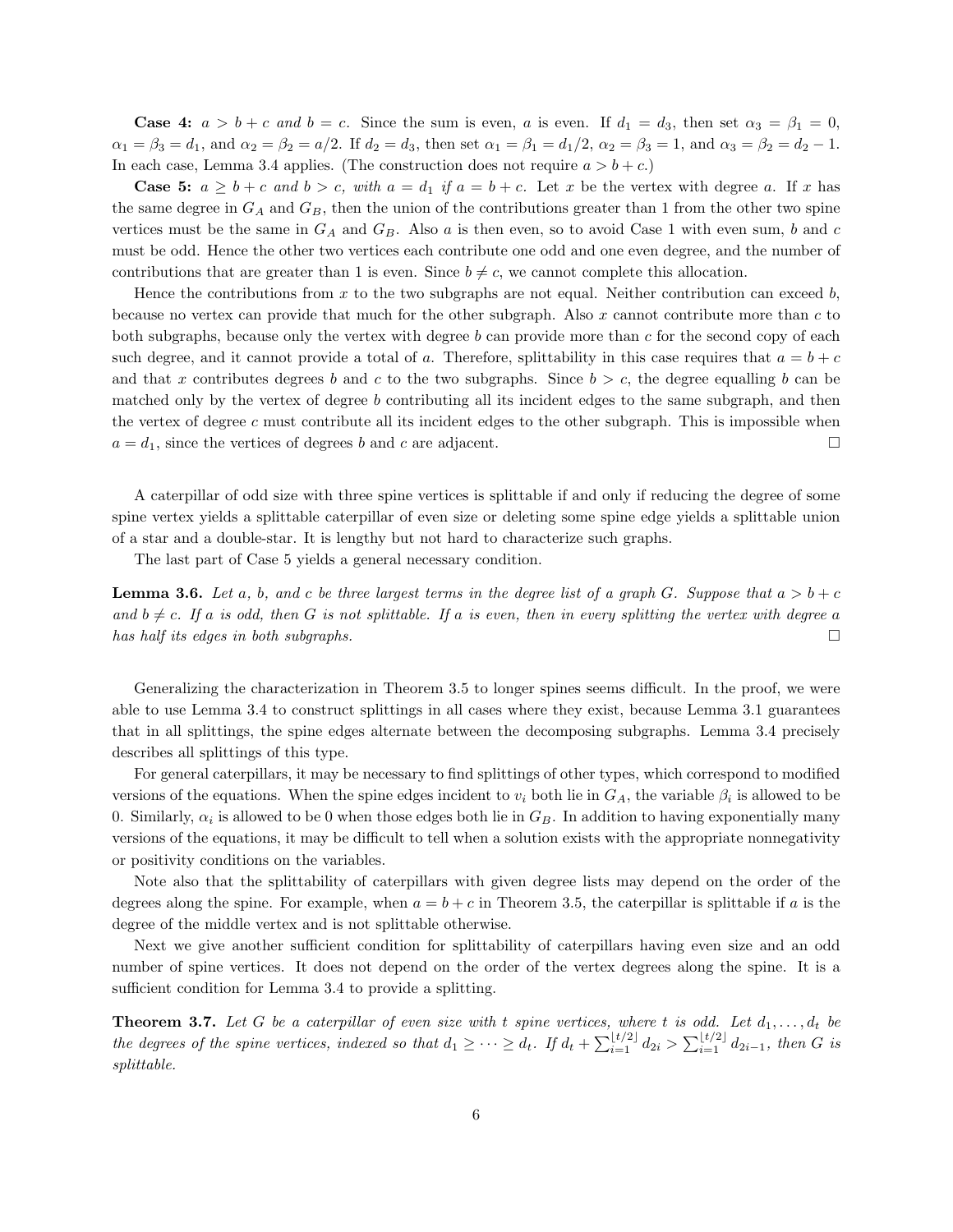*Proof.* For  $1 \leq i \leq t$ , let  $S_i$  be the  $|t/2|$ -element set in  $\{1, \ldots, t\}$  obtained from  $\{i + 2j : 1 \leq j \leq \lfloor t/2 \rfloor\}$  by reducing each element modulo t. Treating  $t + 1$  as 1, for each i we have  $S_i \cap S_{i-1} = \emptyset$ , and the element missing from their union is  $i$ .

Let  $D = \sum_{i=1}^t d_i$ . For  $1 \le i \le t$ , let  $\alpha_i = D/2 - \sum_{j \in S_i} d_j$  and  $\beta_i = D/2 - \sum_{j \in S_{i-1}} d_j$ . By construction,  $\alpha_i + \beta_i = d_i$ . Also, since t is odd and G has even size, D is even, and hence each  $\alpha_i$  and  $\beta_i$  is an integer. Finally,  $\beta_i = \alpha_{i-1}$ , cyclically, so  $\{\beta_i\}_{i=1}^t = {\alpha_i}\}_{i=1}^t$ .

Because Lemma 3.4 allows any permutation of the indices in matching  $\{\beta_i\}_{i=1}^t$  with  $\{\alpha_i\}_{i=1}^t$  (when no 0s are used), it suffices to find a solution under any indexing of the spine degrees, such as placing them in nonincreasing order as above. Lemma 3.4 thus completes the proof each value in the solution is positive, which requires  $\sum_{j \in S_i} d_j < D/2$  for all *i*.

We need  $d_i + \sum_{j \in S_{i-1}} d_j - \sum_{j \in S_i} d_j > 0$ . The numbers of the form  $d_{i+2j-1}$  for  $1 \leq j \leq (t+1)/2$  are counted positively, and those of the form  $d_{i+2j}$  for  $1 \leq j \leq (t-1)/2$  are counted negatively. Group the contributions as  $(d_{i+1} - d_{i+2}) + (d_{i+3} - d_{i+4}) + \cdots + (d_{i-2} - d_{i-1}) + d_i$ .

With the degrees indexed in nonincreasing order, all these contributions are positive except one, which is  $d_t - d_1$  when i is even. (When i is odd, all the contributions are positive.) Always  $|t/2|$  terms have negative signs, and they are largest when  $i = t - 1$  and the negatives are the odd terms from  $d_1$  through  $d_{t-2}$ . The condition in the hypothesis is precisely the condition that the result remains positive in this case.  $\Box$ 

Corollary 3.8. Let G be a caterpillar of even size with an odd number of spine vertices. If the degree of each spine vertex is more than half the maximum degree, then G is splittable.

*Proof.* Let the spine degrees be  $d_1, \ldots, d_t$  in nonincreasing order. Because the negative contributions are differences of successive entries in a monotone list, the total of the negative contributions in the computation of Theorem 3.7 is at most  $d_1 - d_t$ . By the hypothesis, this is less than the positive contribution of  $d_t$ , so Theorem 3.7 applies.  $\square$ 

The condition of Corollary 3.8 holds for caterpillars with maximum degree 3. The corollary fails to determine whether caterpillars with spine degrees like  $(4, 3, 3, 2, 2)$  are splittable. Nevertheless our final result is a constructive proof that all caterpillars of even size with maximum degree at most 4 are splittable (regardless of the number of spine vertices). Since the double-star with vertices of degrees 5 and 2 is not splittable, the smallest maximum degree in a non-splittable caterpillar is thus 5.

**Theorem 3.9.** Every caterpillar with even size and maximum degree at most 4 is splittable.

*Proof.* We construct a splitting by specifying a red/blue coloring of the edges of such a caterpillar  $G$ . Let t be the number of spine vertices.

Case 1: t is odd. Alternate colors red and blue along the spine edges. This will ensure that both subgraphs have  $(t+1)/2$  nontrivial components, since each end-vertex of the spine will get an incident edge of the other color. Hence the two subgraphs will have the same number of isolated vertices (by Lemma 3.1) if they have the same lists of nonzero degrees.

Since  $t$  is odd and  $G$  has even size, the sum of the spine degrees is even (by Lemma 3.3). Since the spine degrees lie in {2, 3, 4}, the number of vertices of degree 3 is even. Arbitrarily pick half to be majority red and half to be majority blue. Whether a vertex of degree 3 is in the middle or at the end of the spine, we can allocate the pendant edge(s) at that vertex to obtain degrees 2 and 1 there in the desired colors.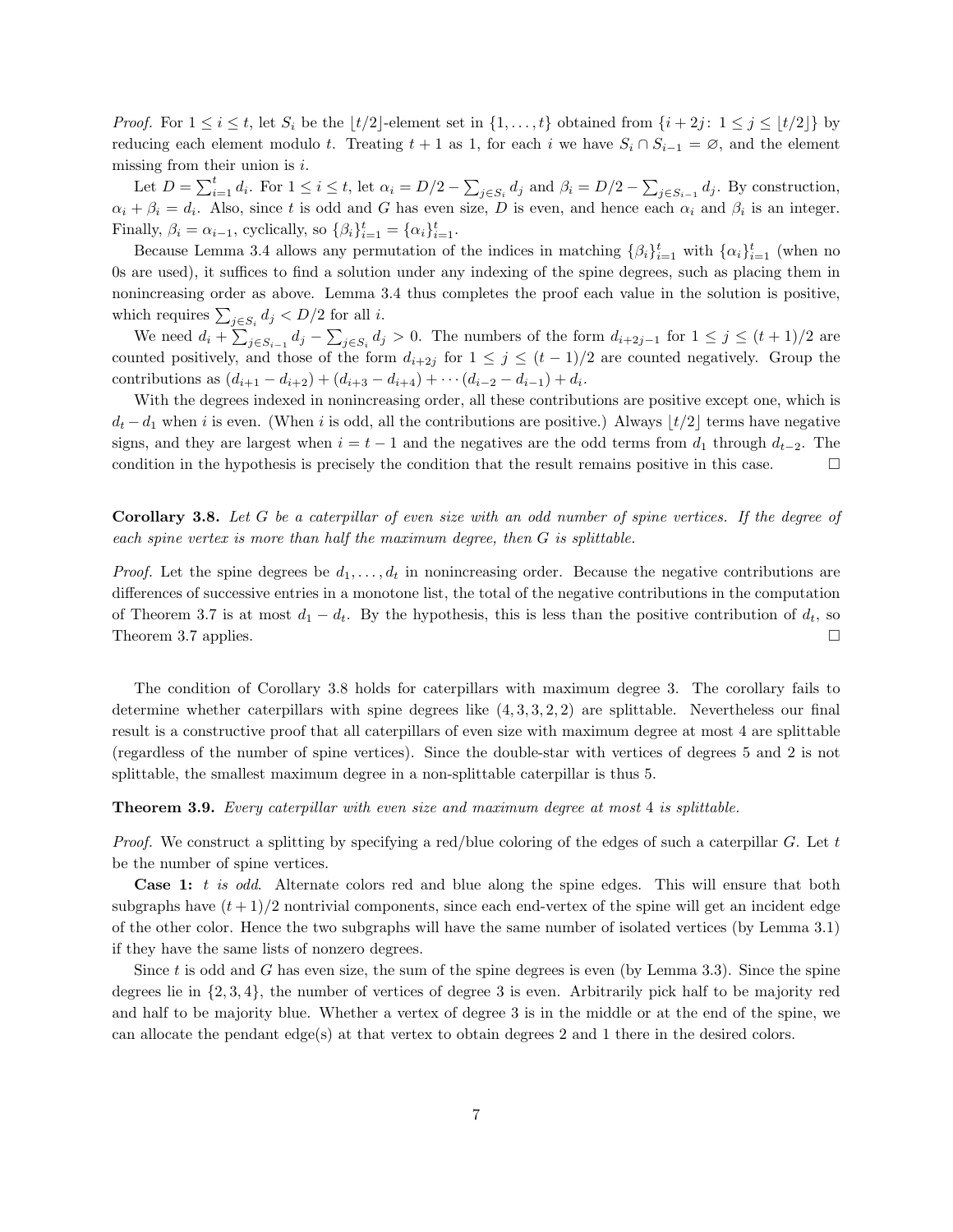Each remaining vertex has even degree, with one assigned incident edge of each color (or just one assigned incident edge if at the end of the spine). The pendant edges can now be colored so that each vertex of even degree has half its incident edges in each color.

We have now colored the edges, with half in each color. We ensured that each color has the same number of vertices with degree 2 (half the vertices of degree 3 in  $G$ , plus all the vertices of degree 4 in  $G$ ). Hence the two colors also have the same number of vertices of degree 1 and then degree 0.

**Case 2:** t is even. The degree-sum of the spine vertices is odd, by Lemma 3.3. Hence G has an odd number of vertices of degree 3. Since  $t$  is even, there is a vertex  $v$  of degree 3 adjacent to a vertex  $w$  of degree 2 or 4. Let u and x be the other neighbors of v and w along the spine, respectively, so that  $u, v, w, x$ lie along the spine in order (u or x may be a leaf if v or w is the end of the spine).

Form  $G'$  by deleting v and w (and their incident edges and resulting isolated vertices) from  $G$  and replacing them with one vertex z adjacent to u and x. Now  $G'$  is a caterpillar with an even number of edges (four or six edges were replaced with two) and  $t-1$  spine vertices. Since  $t-1$  is odd, G' is splittable via the argument in Case 1. Furthermore, that splitting alternates colors along the spine, so  $z$  has one incident edge of each color; we may assume that  $uz$  is red and  $xz$  is blue. See Figure 2, where red is shown in bold.

Returning to  $G$ , give the edges of  $G$  that lie also in  $G'$  the same color as in the splitting of  $G'$ . Replace the red uz with uv in red; also put red on the remaining edge incident to v other than vw. If w has degree 2, then make both edges at  $w$  blue. Now degree 1 in each subgraph at  $z$  has been replaced with vertices of degrees  $0, 1, 2$  in each subgraph, so G has been split. If w has degree 4, then make wv red and wx blue, and make the two remaining edges at  $w$  blue. Now degree 1 in each subgraph at  $z$  has been replaced with vertices of degrees  $0, 0, 1, 1, 3$  in each subgraph, so again G has been split.



Figure 2: Two cases for splitting caterpillars

It is disappointing in Case 2 to introduce a vertex of degree 2 or 4 whose incident edges are not split equally between the two subgraphs, but it is unavoidable, as shown by the caterpillar obtained by subdividing one edge of the claw  $K_{1,3}$ .

#### Acknowledgments

We thank A. V. Kostochka and M. N. Ellingham for their suggestions about multigraphs and Weiting Cao for early discussions about caterpillars.

### References

[1] J. Bosák, *Decompositions of graphs*. Translated from the Slovak. Mathematics and its Applications (East European Series), 47 (Kluwer Academic Publishers Group, Dordrecht, 1990), xviii+248 pp.